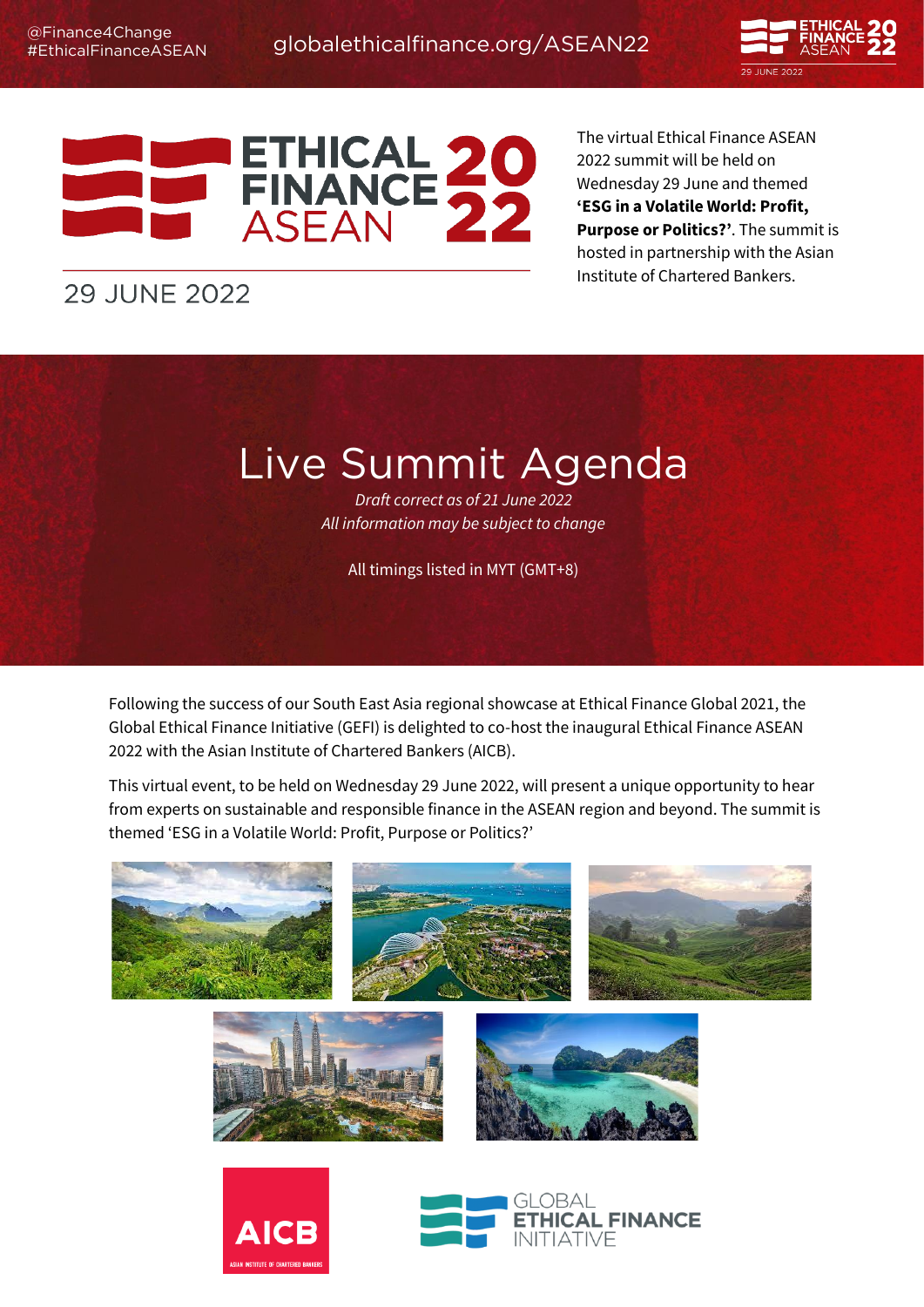# [globalethicalfinance.org/ASEAN22](https://ethicalfinancesummit.com/)



### Summit timings

| <b>Session</b>                                              | Time<br>(MYT)                  | <b>Confirmed speaker(s)</b>                                                                                                                                                                                                                                                                                                                                                                     | <b>Overview</b>                                                                                                                             |
|-------------------------------------------------------------|--------------------------------|-------------------------------------------------------------------------------------------------------------------------------------------------------------------------------------------------------------------------------------------------------------------------------------------------------------------------------------------------------------------------------------------------|---------------------------------------------------------------------------------------------------------------------------------------------|
| Welcome                                                     | $1000 - 1015$                  | <b>MC</b><br>Shireen Sharmani Kandiah, Asian Institute of Chartered<br><b>Bankers</b><br>Welcome<br>Omar Shaikh, Managing Director, Global Ethical Finance<br>Initiative<br>Edward Ling, CEO, Asian Institute of Chartered Bankers                                                                                                                                                              |                                                                                                                                             |
| Keynote                                                     | $1015 - 1025$                  | <b>Opening Keynote</b><br>Cecile Thioro Niang, Practice Manager, Finance,<br>Competitiveness and Innovation, East Asia & Pacific, World<br><b>Bank Group</b>                                                                                                                                                                                                                                    | High-profile keynote                                                                                                                        |
| Leadership<br><b>Fireside</b><br>Regional Overview          | $1025 - 1105$                  | <b>Moderator</b><br>Yvonne Chia, Chair, Standard Chartered Bank (AICB Council<br>Member)<br><b>Speakers</b><br>Rene Buehlmann, CEO - Asia Pacific Investments, abrdn<br>Raja Amir Shah Raja Azwa, CEO, HSBC Amanah<br>Sheila ter Laag, Global Head of ESG Specialist, BNP Paribas<br><b>Asset Management</b>                                                                                    | Leaders from the region<br>discuss the core challenges<br>for their institutions                                                            |
| Guide Launch<br><b>SME Banking in</b><br>Malaysia           | $1105 - 1135$                  | <b>Presenter and Moderator</b><br>Natalie Jackson, Executive Manager, Global Ethical Finance<br>Initiative<br><b>Speakers</b><br>Rizal Il-Ehzan Bin Fadil Azim, CEO, Alliance Islamic Bank<br>Berhad<br>Zameema Ariff, Head of Sustainability, AmBank Group                                                                                                                                     | Presentation of report into<br>sustainable SME banking in<br>Malaysia, with interviews of<br>representatives from<br>featured banks         |
| <b>BREAK</b>                                                | $1135 - 1215$                  |                                                                                                                                                                                                                                                                                                                                                                                                 |                                                                                                                                             |
| Presentation<br>The Climate<br>Challenge in<br><b>ASEAN</b> | $1215 - 1225$                  | <b>Presenter</b><br>Yuki Yasui, Regional Director, GFANZ APAC Network                                                                                                                                                                                                                                                                                                                           | An expert presents some of<br>the core challenges around<br>climate and climate finance<br>in the ASEAN region                              |
| Panel<br>Climate Finance in<br><b>ASEAN</b>                 | $1225 - 1315$                  | <b>Moderator</b><br>Keith Lee, Senior Analyst - Sustainable Finance and ESG,<br>Cicero Shades of Green<br><b>Speakers</b><br>Suraya Sani, Deputy Director, Sustainability Unit, Bank<br>Negara Malaysia<br>Lee Jim Leng, CEO, Hong Leong Investment (AICB Council<br>Member)<br>Eric Lim, Chief Sustainability Officer, UOB                                                                     | A climate finance panel<br>featuring regulators and<br>financial institutions from<br>around ASEAN                                          |
| Fireside<br><b>Financing Nature &amp;</b><br>Biodiversity   | $1315 - 1400$                  | Keynote<br>Dr Theresa Mundita S Lim, Executive Director, ACB<br>Moderator<br>Romie Goedicke, Project and Technical Manager, UNEP FI<br><b>Speakers</b><br>Dr Theresa Mundita S Lim, Executive Director, ACB<br>Jean-Marc Champagne, Head of Environmental Finance and<br>Bankable Nature Solutions Asia, WWF<br>Iain Henderson, Managing Director - Asia Pacific Private<br>Credit, ADM Capital | Fireside<br>chat<br>featuring<br>discussion of how to finance<br>nature protection in ASEAN,<br>and the unique challenges<br>for the region |
| <b>BREAK</b><br><b>Social Impact</b>                        | $1400 - 1445$<br>$1445 - 1530$ | <b>Moderator</b>                                                                                                                                                                                                                                                                                                                                                                                | A panel session looking at                                                                                                                  |
| 'S' in ESG                                                  |                                | Dato Dr Mohamad Zabidi Ahmad, Senior Strategic Advisor,<br><b>DDCAP</b><br><b>Speakers</b><br>Shahril Azuar Bin Jimin, Chief Sustainability Officer, MayBank<br>Azman Mokhtar, Chairman, Lembaga Tabung Haji Malaysia<br>Komi Rajdev, Head of Business Development, Moody's ESG<br>Solutions                                                                                                    | social issues – the 'S in ESG'<br>from a regional perspective                                                                               |
| <b>ESG Data</b>                                             | $1530 -$<br>1600/1615          | <b>Moderator</b><br>Ian Cochran, Programme Director of the MSc Climate Change<br>Finance and Investment, University of Edinburgh<br><b>Speakers</b><br>Najmuddin Mohd Lutfi, CEO, BIMB Investment Management<br>Berhad                                                                                                                                                                          | A panel session looking at<br>the ESG Data challenge                                                                                        |